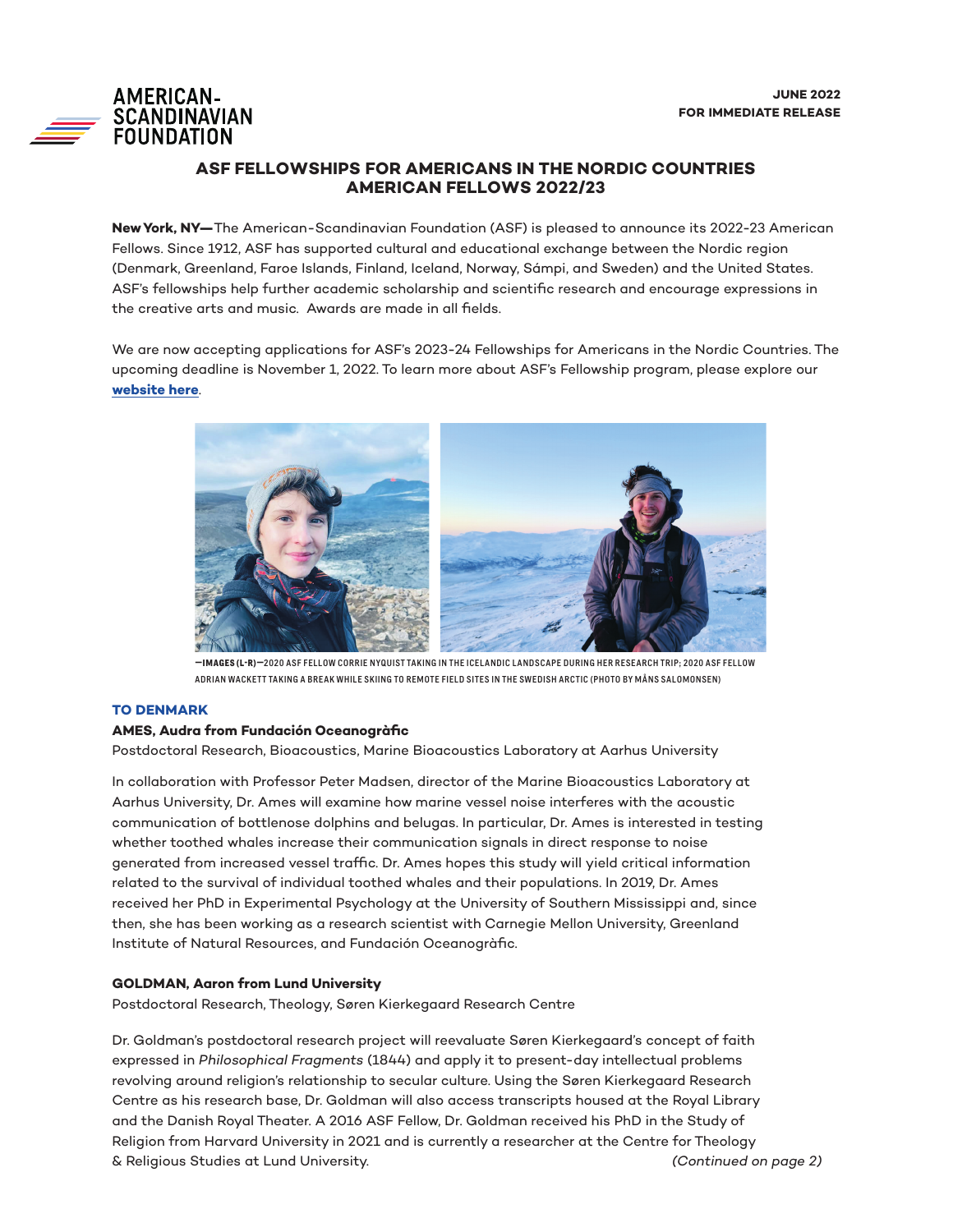#### **MAXWELL, Kristi from University of Louisville**

Sabbatical Creative-Arts Project, Languages and Literatures, Copenhagen, Vejle, and Aarhus

Dr. Maxwell will write an eco-poetic book that begins exactly where the renown Danish poet Inger Christensen left off in *alfabet*, Christensen's acclaimed work organized according to the Fibonacci sequence and abecedarian form. The working title of Dr. Maxwell's book is *The Rest of the Alphabet*, and she plans to go to Copenhagen, Vejle, and Aarhus to work on her project. She will interview translators of Christensen's work, engage with interdisciplinary scholars working on Christensen, and begin her own research and writing emulating Christensen's "writing habitats". By incorporating conversations on climate crisis, Dr. Maxwell plans to move between the themes of resilience and devastation. She received her PhD in Literature and Creative Writing from the University of Cincinnati in 2010. She is currently Associate Professor of English at the University of Louisville and the author of seven books of poetry.

#### **NORMAN, David from University of Michigan**

Postdoctoral Research, Art History, Nuuk Art Museum

Dr. Norman will access archival and non-digitized materials at Nuuk Art Museum and Greenland's National Museum and Archives to expand the research for his current book project *Home Rule Contemporary: Experimental Art and Self-Determination in Kalaallit Nunaat*. Chronicling early experiments of Greenlandic artists during the 1980s and 1990s, Dr. Norman aims to demonstrate how Greenlandic artists used nontraditional media (e.g., land art, video art, installations) as a strategy for responding to politically turbulent times and an extension of movements for Indigenous self-determination. Dr. Norman received his PhD in Art History from the University of Copenhagen in 2021, and he is currently a Forsyth Postdoctoral Fellow at the Department of the History of Art at University of Michigan.

#### **PETERSON, Malory from Montana State University**

Dissertation Research, Public Health, Southern Denmark University and University of Greenland (Ilisimatursarfik)

Ms. Peterson will go to Greenland to examine how climate adaptation policies have an impact on fertility and reproductive health behaviors. Collecting data from individual interviews with Greenlandic men and women of reproductive age in Nuuk, Ms. Peterson will also collaborate with three scholars: Dr. Christina Viskum Lytken Larsen at the Greenland Center for Health Research at the University of Southern Denmark; Dr. Gitte Adler Reimer at the University of Greenland (Ilisimatusarfik); and Dr. Elizabeth Rink at Montana State University. While other studies have looked at the effects of climate change's environmental pollutants on female reproductive health in Greenland, Ms. Peterson's research aims to provide an account of how both climate change and climate adaptation policies directly affect female reproductive health behaviors and hence outcomes. Ms. Peterson received her BS in Biomedical Science from Colorado State University in 2013 and her MS in Community Health from Montana State University in 2021.

#### **SALMON, Mandy from University of Pennsylvania Perelman School of Medicine**

Master's Level Research, Public Health, University of Copenhagen

Ms. Salmon will evaluate the Standard Tests for Asthma, Allergic Rhinitis and Chronic Rhinosinusitis (STARR-15 survey) developed at the University of Copenhagen as a metric in populations with chronic rhinosinusitis with nasal polyps (CRSwNP). Her aim is to both validate this study in the Danish CRSwNP population and replicate it in a US population of patients with CRwNP to more accurately capture symptom severity and inform future treatment options. A 2020 ASF Fellow, Ms. Salmon could not accept her award due to restrictions imposed because of the pandemic; she will apply her 2022 award toward research in her fourth year as an MD candidate at the University of Pennsylvania School of Medicine.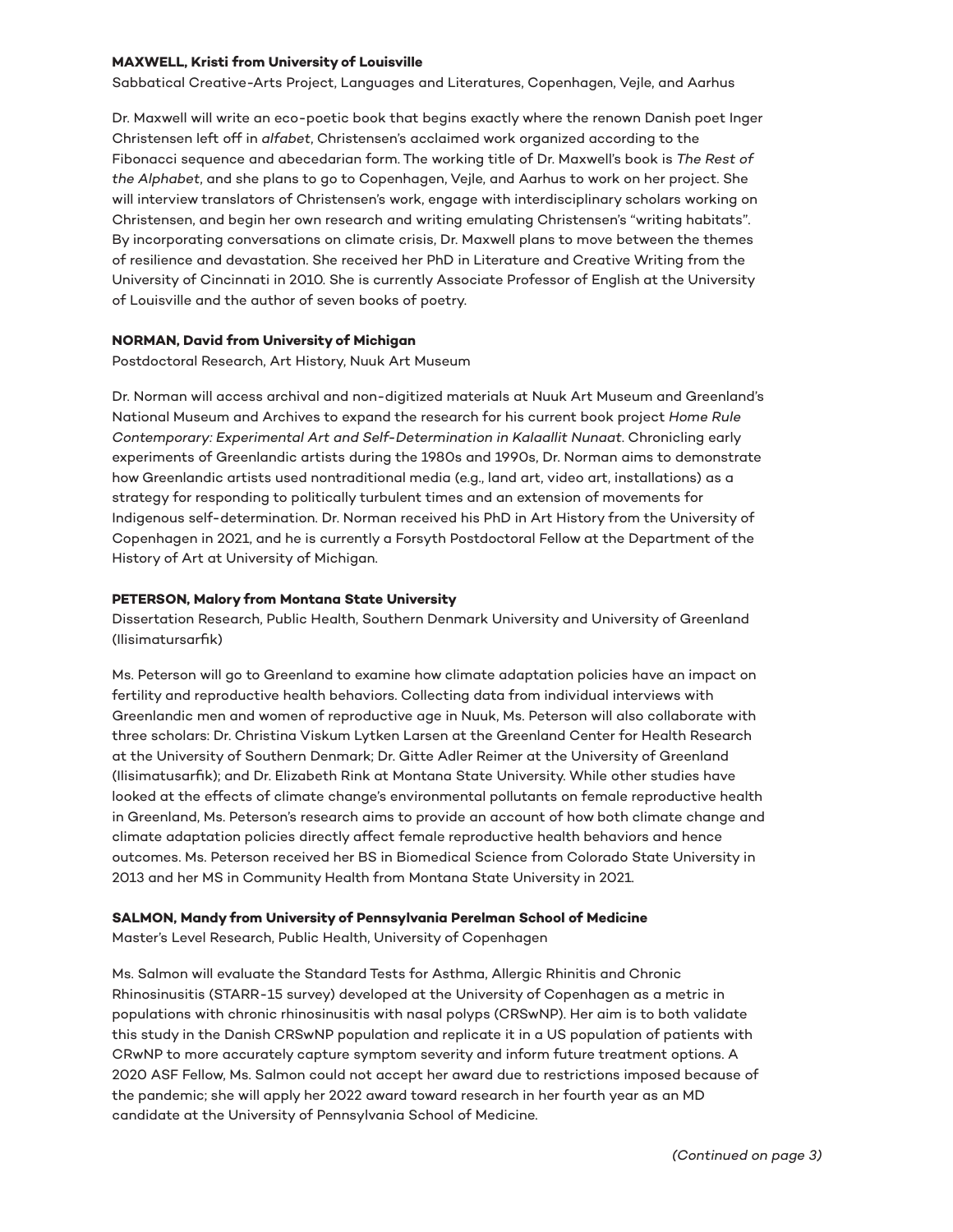#### **TO FINLAND**

# **ERLIKH, Sydney from University of Illinois at Chicago**

Dissertation Research, Dance, Kaaos Company

Employing critical performance ethnography, Ms. Erlikh will conduct observations and interviews with a dancer who has intellectual disabilities at Kaaos Company to inform her dissertation research on the culture of inclusive dance companies. She aims not only to explore this culture but also to establish best practices for supporting the artistic development of dancers with intellectual disabilities. Kaaos Kompany is a Finnish dance company that was founded in Helsinki in 2010 and, as a professional company of DanceAbility Finland, provides an optimal site for Ms. Erlikh's dissertation research for her PhD in Disability Studies at the University of Illinois at Chicago.

#### **JONES, Megan from University of Rhode Island**

Dissertation Research, Education, University of Helsinki

Working alongside Dr. Kristiina Brunila of the University of Helsinki, Ms. Jones will continue her dissertation research on how queer topics are or are not addressed in Finland's teacher education program and comprehensive educational contexts. Building on research data gathered during her Fulbright in 2021, Ms. Jones will use her ASF award to complete her dissertation and hopes that her dissertation findings will create actionable steps toward addressing queer inclusivity within educational models. She obtained her MA in Reading Education at the University of South Florida in 2018 and is currently pursuing a PhD in Education and Queer Studies at the University of Rhode Island.

## **TO ICELAND**

#### **CROCI, Cassidy from University of Nottingham**

Dissertation Research, History, The Árni Magnússon Institute for Icelandic Studies

Using traditional history and literary methods along with Social Network Analysis and Visual Analytics, Ms. Croci's dissertation research aims to construct social and geographic networks of 3,500 individuals found in the medieval Old Norse-Icelandic text Landnámabók. By constructing and visualizing networks digitally, Ms. Croci hopes that various patterns, such as patterns of land and power consolidations, will be identified and will provide new insights into how social networks formed during the settlement of Iceland. While in Iceland, Ms. Croci will work with Dr. Emily Lethbridge and utilize the manuscripts housed at the Árni Magnusson Institute for Icelandic Studies (SÁM) in Reykjavik. In 2017, Ms. Croci obtained her MA in Viking and Anglo-Saxon Studies, and she is currently pursuing her PhD in English at the University of Nottingham.

**OGILVIE, Astrid from Institute of Arctic and Alpine Research, University of Colorado at Boulder** Senior Scholar Research, History, Stefansson Arctic Institute, University of Akureyri, University of Iceland, Icelandic Museum of Natural History, and Icelandic Whale Museum

Dr. Ogilvie's research project, entitled *Whales and Ice: Marine-mammal subsistence use in times of famine in Iceland ca. AD 1600-1900 (ICEWHALE)*, will utilize data from documentary sources to examine the impacts of varying sea-ice conditions on the Icelandic population. She expects to include an analysis of whale strandings and their importance in times of famine as well as additional analyses on food scarcity and its impact on seal hunting and spear-drift whaling. Her work endeavors to demonstrate the implications of changes in the Arctic and the relationship between people and sea ice in Iceland over a long period. Collaborating with other colleagues at her affiliated institutions, *ICEWHALE* will continue to contribute to an increased understanding of marine mammals, climate and sea-ice history, and crisis and famine in Iceland's history.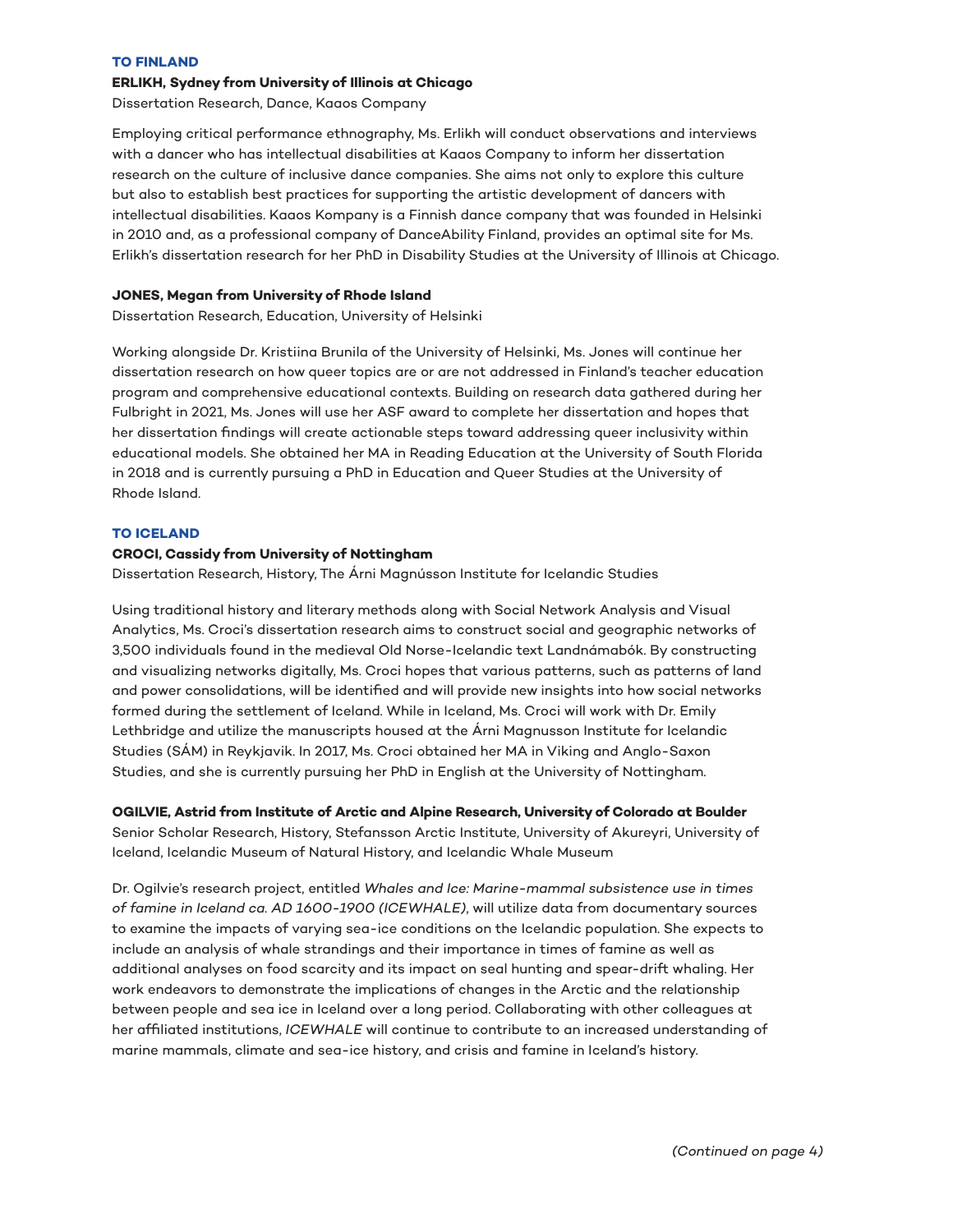#### **PERLMAN, Joan from New York, NY**

Creative Arts Project, Film, Skaftell Visual Arts Center

Ms. Perlman is working on a multi-screen video installation inspired by tidal life and coastal waters in Iceland. While Ms. Perlman has already filmed shorelines of the south Westfjörds in 2018, she is now expanding her project to include other Icelandic coastlines, including the Breiðafjörður region, the coasts of the eastern fjords, and Seyðisfjörður. While in Iceland, Ms. Perlman will attend an artist residency at Skaftfell Center for Visual Art. A 2013 ASF Fellow, Ms. Perlman completed her MFA from San Francisco Art Institute and, in 2021, she completed her latest residency at Gilsfjördur Arts in Westfjörds, Iceland.

#### **WEIDNER, Lucy from University of Edinburgh**

Thesis Research, Geography, University of Iceland.

Ms. Weidner's research project intends to track the movement of carbon over the last few thousand years on an archaeological site in southern Iceland. Using tephra layers and bulk sediment samples, Ms. Weidner will create a temporal chronosequence of maps to trace the movement of carbon both before and after the settlement of this site. Collaborating with Professor Orri Vésteinsson at the University of Iceland's Institute of Archaeology, Ms. Wiedner hopes to better understand the drivers behind Iceland's carbon budget over the course of changing Icelandic land management practices. In 2021, she obtained her BA in Environmental Sciences and English Literature at Northwestern University, and she is now pursuing her MS in Geosciences at the University of Edinburgh.

#### **TO MULTI-COUNTRY**

#### **STEWART-HALEVY, Samuel from Columbia University**

Dissertation Research, Architecture, The National Archives of Sweden, The Swedish Labour Movement Archive and Library, The National Archives of Norway, Aarhus University

Mr. Stewart-Halevy will go to a range of Scandinavian archives to access historical material on the 1970s and 80s Scandinavian "Participatory Design" movement — a movement that involved workers in the design of automated objects. Alongside archival materials, he will interview surviving members from the Participatory Design movement to reconstruct the discourse of participants and workers within the Scandinavian workplace, which will allow him to better contextualize this movement within a comparative and international frame in his dissertation. Mr. Stewart-Halevy obtained his MA in Architecture from Princeton University in 2012, and he is pursuing his PhD in Architectural History and Theory at Columbia University.

## **TO NORWAY**

## **CLARKE, Jay from Art Institute of Chicago**

Postdoctoral Research, Art History, Munch Museum, Oslo

While Edvard Munch is primarily known as a figure painter, Dr. Clarke will focus on Munch's landscapes and preoccupation with human relationships to nature. In order to support her findings, she will access key archival material from the Munch Museum, namely newspaper clippings, that contain reviews of Munch's work and exhibitions. Her archival research will inform three essays that she will write and publish in *Edvard Munch: Transforming Nature*. Dr. Clarke received her PhD in the History of Art and Architecture from Brown University in 1999 and was a 2007 ASF Fellow. She is currently the Rothman Family Curator of Prints and Drawings at the Art Institute of Chicago.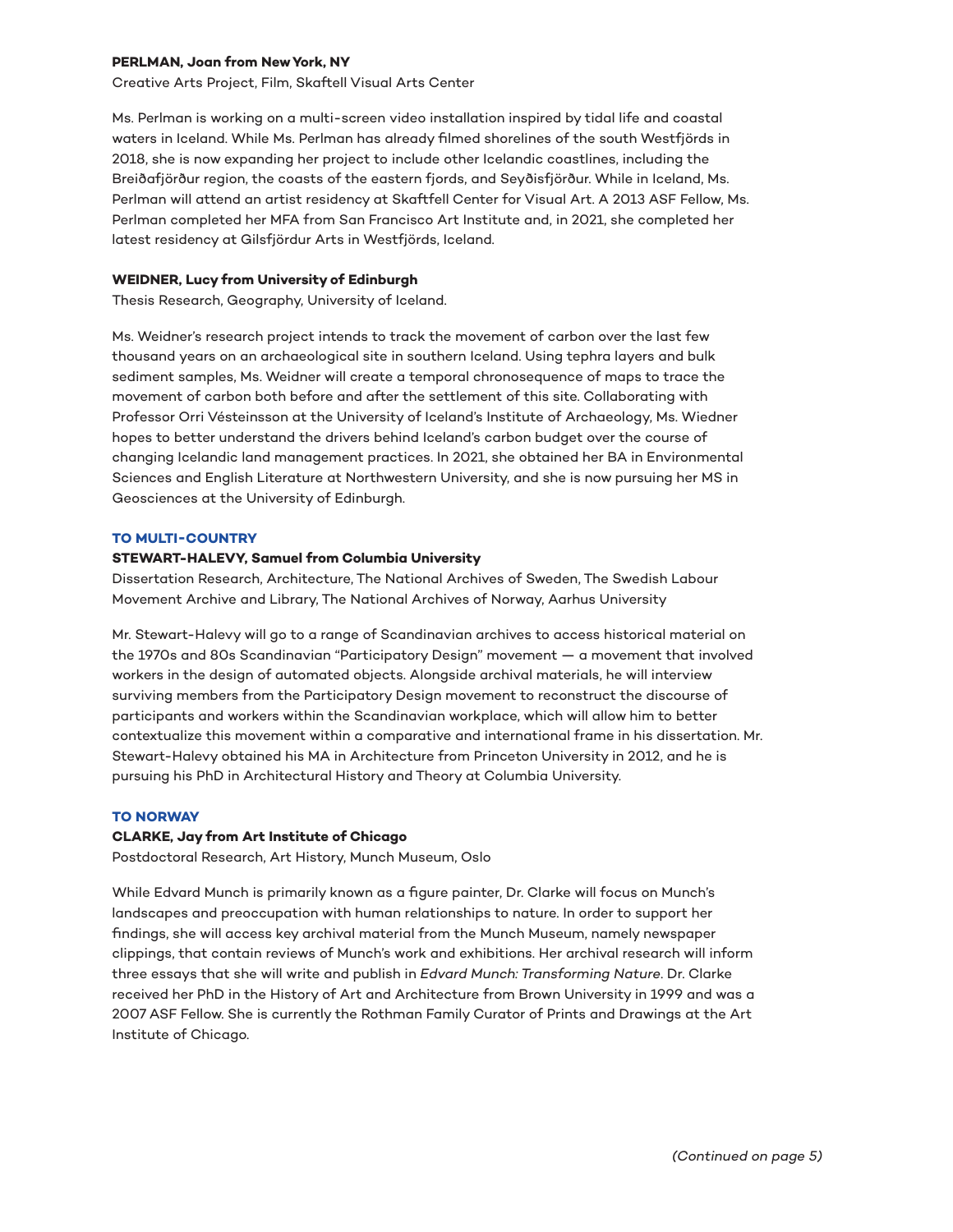#### **GERSTEN, Jennifer from Stony Brook University**

Creative Arts Project, Music, Norwegian Academy of Music

Ms. Gersten will study Norwegian folk music influences in the work of the Norwegian composer Øyvind Torvund. Working alongside Professor Eivind Buene at the Norwegian Academy of Music, Ms. Gerstein will conduct a series of interviews with Torvund and other musicians similarly associated with transposing folkloric elements into their music. Ms. Gerstein's project will also feature two recitals in Oslo where she will demonstrate neofolkloric music while playing the violin and the Hardanger fiddle and presenting her research findings. Ms. Gersten obtained her BA in English from Yale University in 2016 and is currently pursuing a PhD in Musical Arts at Stony Brook University.

#### **GUNN, Olivia from University of Washington, Seattle**

Monograph Research, Languages and Literatures, The University of Oslo's Centre for Ibsen Studies

While at the Centre for Ibsen Studies, Dr. Gunn will complete a scholarly monograph, *Future Ghosts: Haunting Ideals and the Question of Progress in 21st Century Ibsen Adaptations*, and collaborate with Norwegian author Camara Lundestad Joff on a translation of Joff's memoir *Eg snakkar om det heile tida (I Talk About It All the Time)*. Dr. Gunn received her PhD in Comparative Literature from the University of California, Irvine, and was also a 2009 ASF Fellow. She is currently Associate Professor of Scandinavian Studies at the University of Washington and holds the Sverre Arestad Endowed Chair in Norwegian.

## **STEINER, Sallie Anna from The Wisconsin Academy of Sciences**

Postdoctoral Research, Folklore, Solbakken asylmottak (Solbakken Asylum Center) – Florø, Norway

Expanding upon her dissertation research, Dr. Steiner will conduct ethnographic fieldwork on a refugee sewing group in Florø, Norway, as well as gather additional materials necessary for the completion of her book manuscript. While in Norway, she will access special materials at libraries in Oslo and Bergen and attend other refugee-focused sewing groups to further build her comparative ethnographic data. Her work explores how refugee women use handcrafts as a mode of engagement to celebrate their connections to the past as they move forward to engage with and create new communities, relationships, and expressive forms. Dr. Steiner was a 2017 ASF Fellow and received her PhD in Folklore from the University of Wisconsin-Madison in 2019. She is currently the Events & Communications Manager at the Wisconsin Academy of Sciences.

#### **TO SWEDEN**

#### **HEUER, Christopher from The University of Rochester**

Postdoctoral Research, Arctic Studies, University of Gothenburg

Dr. Heuer will conduct fieldwork for his book manuscript, entitled *Olaus Magnus' Discursive Arctic*, where the precarious landscape of the Arctic is explored via the Swedish bishop Olaus Magnus' work, *Historia*. While in Sweden, Dr. Heuer will visit Universitetsbibliotek, which contains the world's greatest collection of Olaus' publications, and the Swedish Polar Research Station in Abisko, where a small library and the immersive experience of the Arctic will provide further materials for his book project. Dr. Heuer obtained his PhD in the History of Art at the University of California, Berkeley, in 2003, and is currently Professor of Art History at the University of Rochester.

#### **HODGSON, Lucia from Austin, TX**

Postdoctoral Research, History, Linnaeus University Centre for Concurrences in Colonial and Postcolonial Studies, Swedish Emigrant Institute

Dr. Hodgson's postdoctoral project reexamines the legacy of Swedish-Texan tycoon S. M. Swenson (1816-1896) and Swedish settlements in Texas from 1830-1880, where land dispossession, slavery, and whiteness operated as forms of Indigenous and Mexican erasure.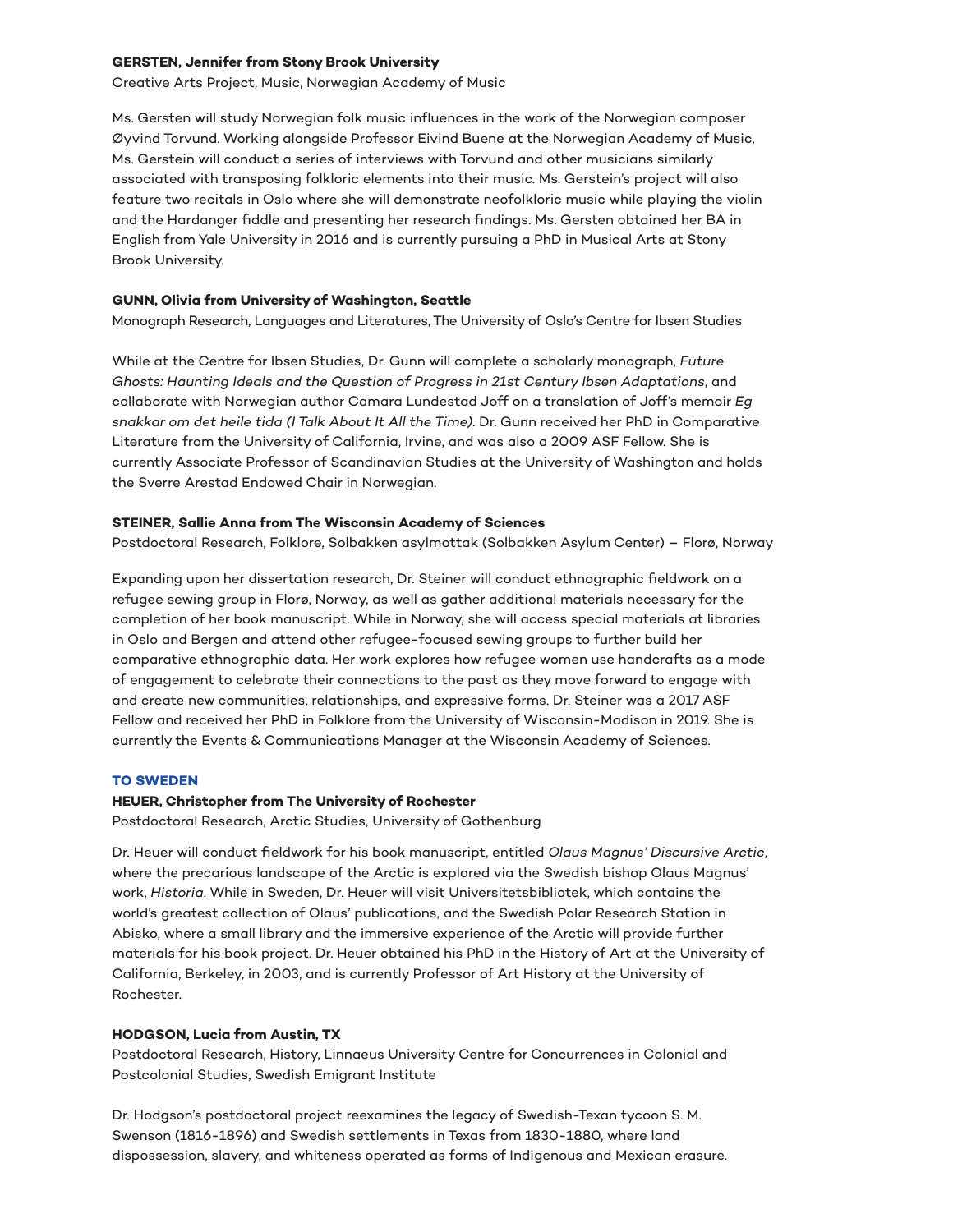Because Swenson often expressed his attitudes toward Indigenous and Mexican rights and chattel slavery in his letters, Dr. Hodgson will travel to the Swedish Emigrant Institute to access Swenson's undigitized, archived letters. While at Linneaus University Centre for Concurrences, Dr. Hodgson will also work with Dr. Gunlög Fur, whose research similarly engages with Nordic colonialisms. Dr. Hodgson received her PhD in English from the University of Southern California in 2009, and she is currently Dean's Special Initiatives Project Coordinator at the Lyndon B. Johnson School of Public Affairs at the University of Texas at Austin.

#### **LARSON, Svea from University of Wisconsin - Madison**

Dissertation Research, Folklore, Lund University and Stockholm University

Ms. Larson's dissertation research will look at how everyday objects from the Swedish migration to the US in the early 20th century were used to construct "Swedishness." While in Sweden, Ms. Larson will access archival materials documenting folk costumes and customs housed in Lund's Folklivsarkivet and Stockholm's Riksarkivet. She hopes to demonstrate how the domestic sphere became a site of cultural formation, illuminating sites of knowledge production in both institutional and informal practices in Swedish American and Swedish culture. These findings will have broader implications for ongoing academic discussions on issues of migration, national identity, and belonging. Ms. Larson obtained her MA in History from the University of Wisconsin-Madison and is currently pursuing her PhD in Scandinavian Studies at the University of Wisconsin-Madison.

#### **LAWRENCE, Stewart from Memorial University of Newfoundland**

Dissertation Research, History, The University of Gothenburg

Mr. Lawrence's dissertation research will look at the perception of class and class identity of Stockholm workers at the end of the nineteenth century. To complete the part of his dissertation interested in examining the regulation of alcohol consumption and prostitution by those higher in the social hierarchy, Mr. Lawrence will go to Stockholm's City Archive and Kvinnsam—The National Resource Library of Gender Studies at the University of Gothenburg—to photograph documents, such as prostitution protocols, interrogation minutes, and arrest records. Mr. Lawrence hopes that his collection and subsequent analysis of this data will further his dissertation research findings on how Stockholm's working-class and underclass were perceived by the bourgeois. In 2019, Mr. Lawrence obtained his MA in History at the Memorial University of Newfoundland, where he wrote his thesis entitled, "The Dreaming Boy and the Waking City: Alcohol Consumption and the Construction of a Working-Class Identity in Late Nineteenth-Century Stockholm." He is currently pursuing his PhD in History at the Memorial University of Newfoundland.

## **RAYES, Diana from Johns Hopkins University**

Dissertation Research, Public Health, Stockholm University

Ms. Rayes' research looks at how Syrian refugees in Sweden are coping with the psychological stress of displacement and integration and how Swedish policymakers have responded to these issues over the past decade. In collaboration with Dr. Mikael Rostila of the Department of Public Health Sciences at Stockholm University and principal investigator of the Studies of Migration and Social Determinants of Health, Ms. Rayes will use national registry data to identify Syrian refugees and conduct interviews to pursue her three research objectives: identifying predictors of mental health conditions like PTSD, locating barriers to utilizing mental health services, and exploring what policy solutions may remedy mental health outcomes and overall integration. She hopes her findings will help inform strategies for improving refugee mental health issues and integration not only in Sweden but also for other high-income contexts, including the United States. Ms. Rayes is currently pursuing her PhD in Public Health at Johns Hopkins' Bloomberg School of Public Health and is the University of California, Berkeley's Qualitative Research Lead for a two-year funded study by the Research for Health in Humanitarian Crises as well as a consultant for Physicians for Human Rights. *(Continued on page 7)*